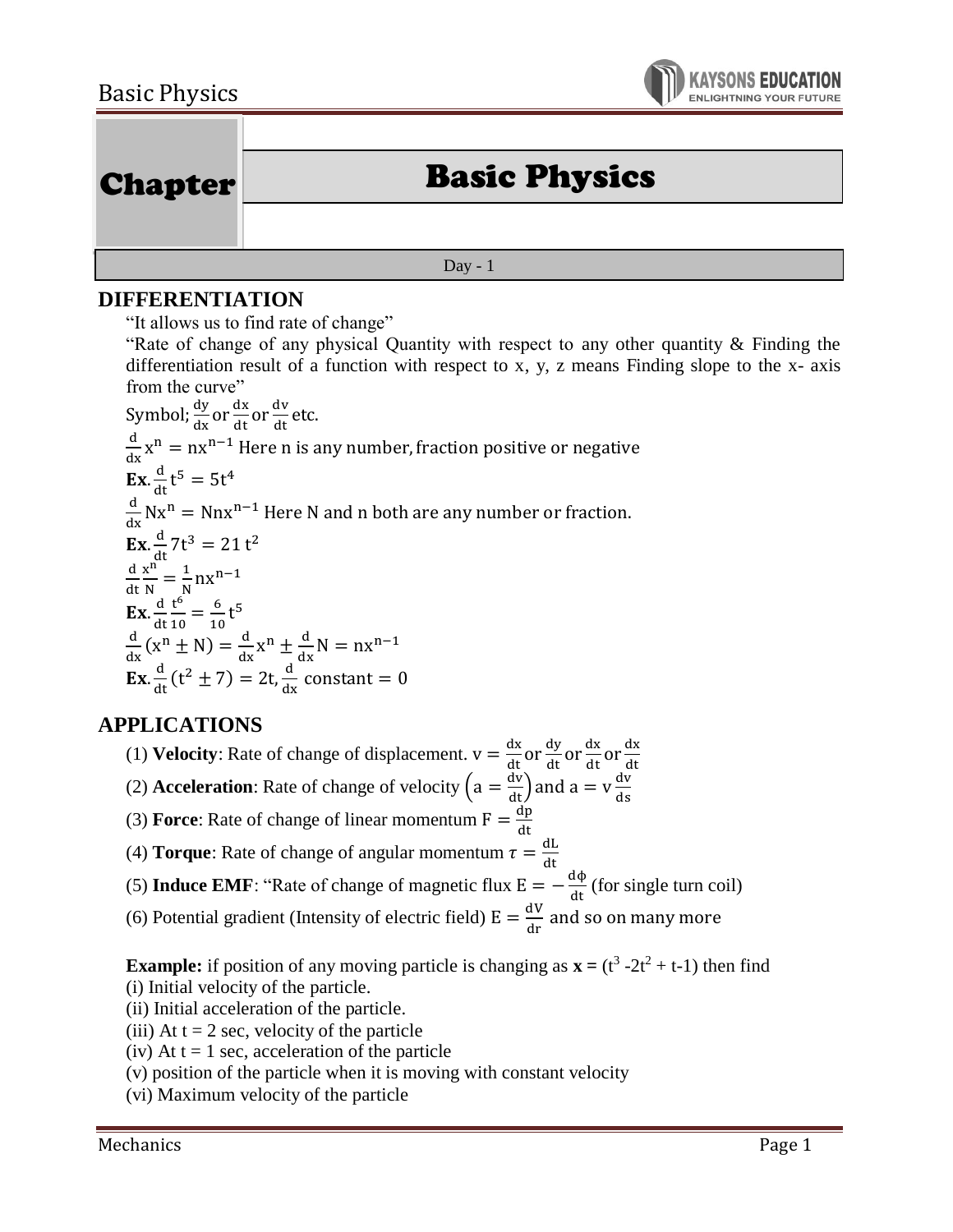# Basic Physics



**Solution:** Given  $x = (t^3 - 2t^2 + t - 1)$ Now  $V = \frac{dx}{dt}$  $\frac{dx}{dt} = \frac{d}{dt}$  $\frac{d}{dt}(t^3 - 2t^2 + t - 1) = 3t^2 - 4t + 1$  $V = 3t^2 - 4t + 1$ Now,  $a = \frac{dv}{dt}$  $\frac{dv}{dt} = \frac{d}{dt}$  $\frac{d}{dt}$  (3t<sup>2</sup> – 4t + 1)  $= 6t$ – 4 (1) Initial velocity ≡ Means velocity at  $t = 0$ So  $V = 3(0)^2 - 4x0 + 1$  $V = 1$  m/s (ii) Initial acceleration  $\equiv$  Means acceleration at t = 0 So  $a = 6t - 4$  $a = 6(0) - 4$  $=-4 \text{ m/s}^2$  (Retardation) (iii) velocity at  $t = 2$  sec  $v = 3t^2 - 4t + 1$  $= 3(2)^{2} - 4 \times 2 + 1$  $= 12 - 8 + 1 = 5$  m/s (iv) Acceleration at  $t = 1$  sec  $a = 6t - 4$  $= 6 \times 1 - 4 = 2 \text{ m/s}^2$ (v) Position when moving with constant velocity  $(a = 0)$  $a = 6t - 4 = 0$  $6t = 4$  $t = \frac{4}{6} = \frac{2}{3}$  sec Now  $x = t^3 - 2t^2 + t - 1$  $=\left(\frac{2}{3}\right)$ 3  $-2\left(\frac{2}{3}\right)$ 2  $+\frac{2}{3}-1$  $=\frac{8}{3}$  $\frac{8}{27} - \frac{8}{9} + \frac{2}{3} - 1$  $=\frac{8-24+18-27}{37}$  $\frac{+18-27}{27} = \frac{-25}{27}$  $\frac{25}{27}$  met (vi) Maximum velocity = Means  $a = 0$  $a = 6t - 4 = 0$  $t=\frac{2}{3}$  sec

#### **MORE DETAILS ON DIFFERENTIATION**

d  $\frac{d}{dx}(x+N)^n = n(x+N)^{n-1}$ **Ex.**  $\frac{d}{dt}(t+5)^3 = 3(t+5)^2$ d  $\frac{d}{dx}(x^m + N)^n = n(x^m + N)^{n-1} mx^{m-1}$ **Ex.**  $\frac{d}{dt}(t^3 + 7)^4 = 4(t^3 + 7)^3.3t^2$ 

## **DOUBLE FUNCTIONAL DIFFERENTIATION**

d  $\frac{d}{dx}$  x<sub>1</sub> × x<sub>2</sub> = x<sub>1</sub> d  $\frac{d}{dx}x_2 + x_2$ d  $\frac{u}{dx}X_1$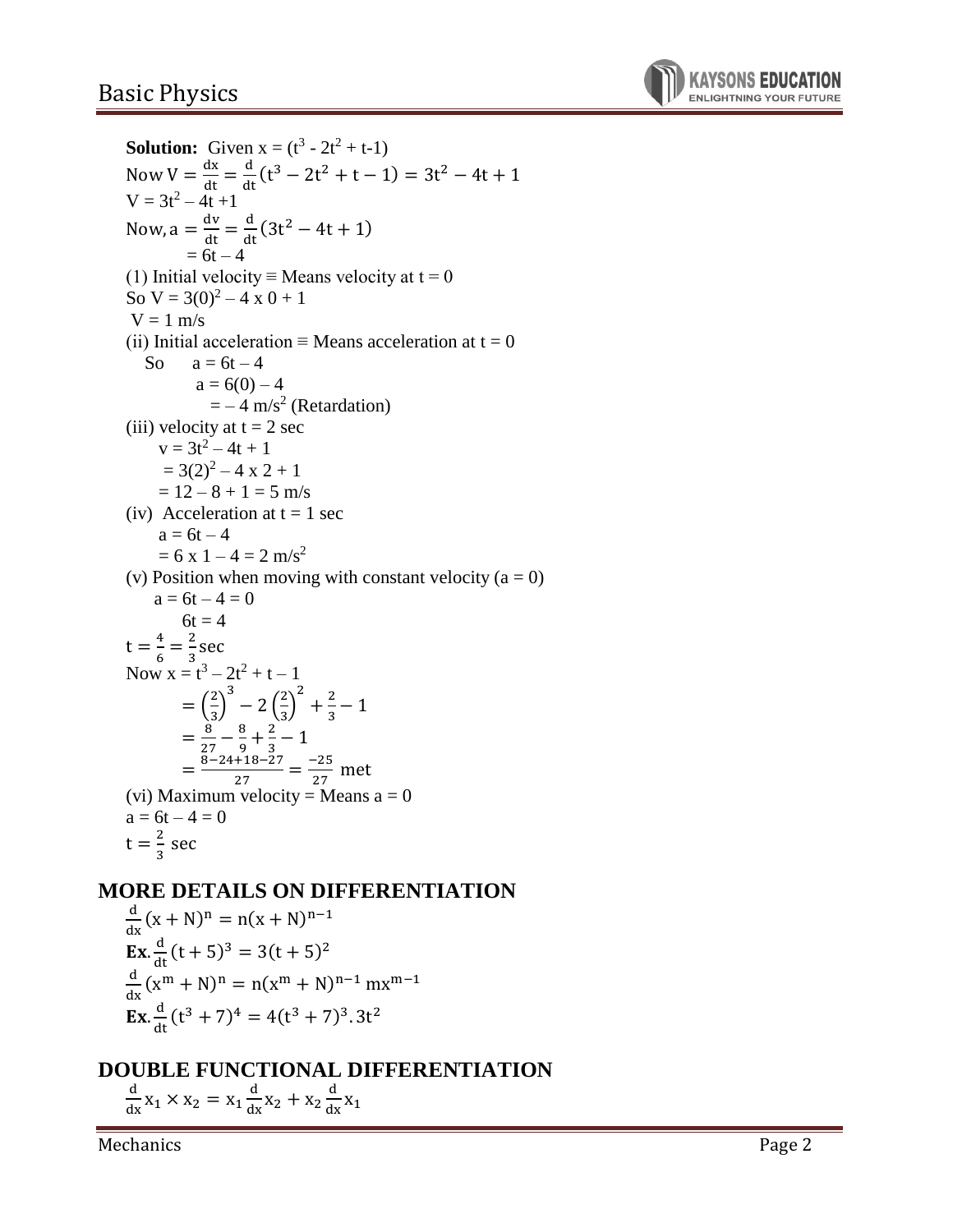

$$
\begin{aligned} \mathbf{Ex.} \frac{d}{dt} t^3 (t+5)^2 &= t^3 \frac{d}{dt} (t+5)^2 + (t+5)^2 \frac{d}{dt} t^3 \\ &= t^3 \times 2(t+5) + (t+5)^2 \times 3t^2 \\ \frac{d}{dx} \frac{x_1}{x_2} &= \frac{x_2 \frac{d}{dx} x_1 - x_1 \frac{d}{dx} x_2}{x_2^2} \\ \mathbf{Ex.} \frac{d}{dt} \frac{t^2}{(t+5)^2} &= \frac{(t+5)^2 \frac{d}{dt} t^2 - t^2 \frac{d}{dt} (t+5)^2}{(t+5)^4} = \frac{(t+5)^2 \times 2t - t^2 \times 2(t+5)}{(t+5)^4} \end{aligned}
$$

## **DIFFERENTIATION OF TRIGONOMETRIC FUNCTIONS**

(1) 
$$
\frac{d}{dt}
$$
 sin t = cos t  
\n(2)  $\frac{d}{dx}$  cos x = -sin x  
\n(3)  $\frac{d}{dx}$  tan x = sec<sup>2</sup> x  
\n(4)  $\frac{d}{dx}$  cot x = -cosec<sup>2</sup>x  
\n(5)  $\frac{d}{dx}$  sec x = sec x tan x  
\n(6)  $\frac{d}{dx}$  cosec x = -cosec x cot x

**Example:** velocity of a moving particle is given by  $v=10$  sin t. Then find its acceleration  $t =$  $\pi$  $\frac{\pi}{6}$  sec,

**Solution:** Given  $V = 10 \sin t$  $a = \frac{dv}{dt} = \frac{d}{dt} 10 \sin t$  $= 10 \cos t$ 10 cos $\frac{\pi}{6}$  $\frac{\pi}{6}$  – 10 cos 30  $= 10 \times \frac{\sqrt{3}}{2}$  $\frac{\pi}{2}$  = 5 $\sqrt{3}$  m/s<sup>2</sup>

## **DIFFERENTIATION OF EXPONENTIAL AND LOGARITHMIC FUNCTION**

(1) 
$$
\frac{d}{dx} \log_a x = x = \frac{1}{x} \text{ or } \frac{d}{dx} \text{ in } x = \frac{1}{x}
$$
  
(2)  $\frac{d}{dx} e^x = e^x$ 

**Example:** position of a moving particle is given by 20  $e^t$  then its initial velocity will be? **Solution**:  $X = 20 e^t$  (given)

$$
V = \frac{dx}{dt} = \frac{d}{dt} 20e^t = 20e^t
$$

t

Put  $t = 0$ 

 $V = 20$  m/s  $A$ **nswer** 

**Example:** A particle is moving with speed  $v = b\sqrt{x}$  along positive X- axis. Calculate the speed of the particle at time  $t = \tau$  (assume that the particle is at origin at  $t = 0$ )

**(2019 JEE Mains)**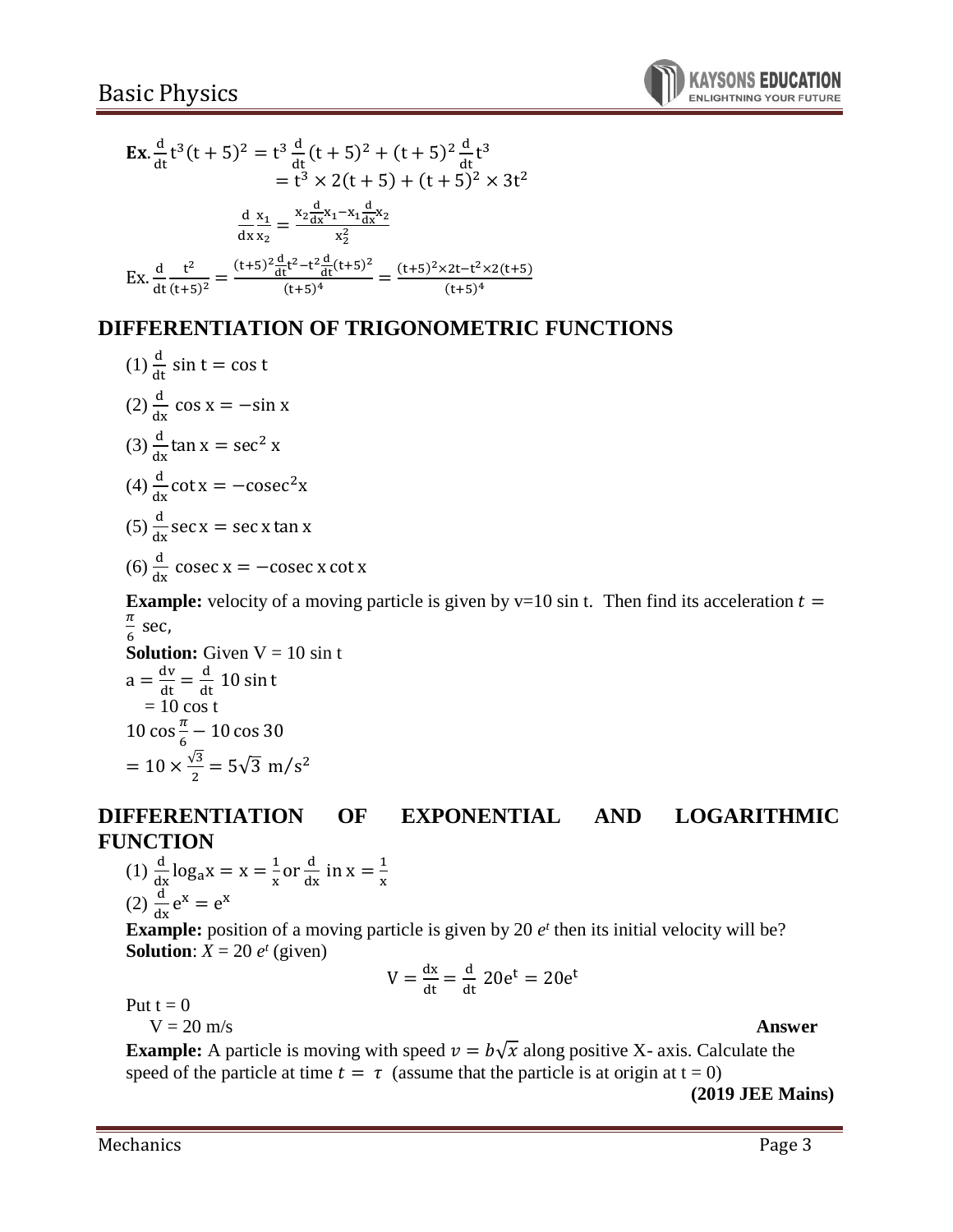(a)  $\frac{b^2\tau}{4}$ 4  $(b)$  $\frac{b^2\tau}{4}$ 4  $(c) b<sup>2</sup>$  $\tau$   $(d) \frac{b^2 \tau}{\sqrt{2}}$ √2 **Solution**: Given, speed  $v = b \sqrt{x}$ Now, differentiating it with respect to time, we get  $dv$  $\frac{dv}{dt} = \frac{d}{dt}$  $\frac{a}{dt}$   $b\sqrt{x}$ Now, acceleration  $\Rightarrow a = \frac{b}{2\sqrt{a}} \cdot \frac{dx}{dt}$  |:  $\frac{dv}{dt}$  $2\sqrt{x}$  dt  $\frac{dv}{dt} = a$  $\Rightarrow a = \frac{b}{a}$  $\frac{b}{2\sqrt{x}}$ .  $v = \frac{b}{2\sqrt{x}}$  $\frac{b}{2\sqrt{x}}$ .  $b\sqrt{x} = \frac{b^2}{2}$ 2 As acceleration is constant, we use  $v = u + at$  …….(i) Now, it is given that  $x = 0$  at  $t = 0$ . So, initial speed of particle is  $u = b\sqrt{x}$   $|x = 0 = b \times 0 = 0$ Hence, when time  $t = \tau$ , speed of the particle using Eq. (i) is  $v = u + at = 0 + \frac{b^2}{a}$  $\frac{b^2}{2}$ .  $\tau = \frac{b^2}{2}$ 2 . **Answer (b) Example:** The position vector r of particle of mass m is given by the following equation  $\vec{r}(t) = \alpha t^3 \hat{i} + \beta t^2 \hat{j}$  where,  $\alpha = \frac{10}{3}$  $\frac{10}{3}$  ms<sup>-3</sup>,  $\beta = 5$ ms<sup>-2</sup> and m =0.1 kg. At t =1s, which of the following statements is (are) true about the particle? **(2016 JEE Adv.)** (a) the velocity v is given by  $v = (10<sup>î</sup> + 10<sup>î</sup>)ms<sup>-1</sup>$ (b) The angular momentum L with respect to the origin is given by  $L = \left(\frac{5}{6}\right)$  $\frac{5}{3}$ )  $\hat{k}$  Nms (c) The force F is given by  $F = (\hat{i} + 2\hat{j})N$ (d) The torque  $\tau$  with respect to the origin is given by  $\tau = -\frac{20}{3}$  $\frac{20}{3}$ k Nm **Solution:**  $r = \alpha t^3 \hat{i} + \beta t^2 \hat{j}$  $v = \frac{dr}{dt} = 3\alpha t^2 \hat{i} + 2\beta t \hat{j}$  $a = \frac{d^2r}{dt^2}$  $\frac{d^{2}I}{dt^{2}} = 6\alpha t \hat{i} + 2\beta \hat{j}$ At  $t = 1s$ , (a)  $v = 3 \times \frac{10}{3}$  $\frac{10}{3}$  × 1î + 2 × 5 × 1ĵ = (10î + 10ĵ)m/s (b) L = r  $\times$  p =  $\left(\frac{10}{2}\right)$  $\frac{10}{3} \times 1\hat{i} + 5 \times 1\hat{j}$   $\times 0.1$  (10 $\hat{i}$  + 10  $\hat{j}$ )N ms  $=$  $\left(-\frac{5}{5}\right)$  $\frac{5}{3}\hat{k}$ ) N – ms (c) F = ma = m  $\times$  F =  $\left(6 \times \frac{10}{2}\right)$  $\frac{10}{3} \times 1\hat{i} + 2 \times 5\hat{j} \times (2\hat{i} + \hat{j})N$ (d)  $\tau = r \times F = \frac{10}{3}$  $\frac{10}{3}$ î + 5ĵ $\big) \times (2$ î + ĵ $)$  $=$   $+\frac{10}{3}$  $rac{10}{3}$  k̂ + 10(-k̂) = (- $rac{20}{3}$  $\frac{20}{3}$  k̂) N – m **Answer (a, d)** 

**Example:** The position vector of particle change with time according to the relation $r(t)$  =  $15t^2\hat{i} + (4-20t^2)\hat{j}$ . What is the magnitude of the acceleration (in ms<sup>-2</sup>) at t = 1?